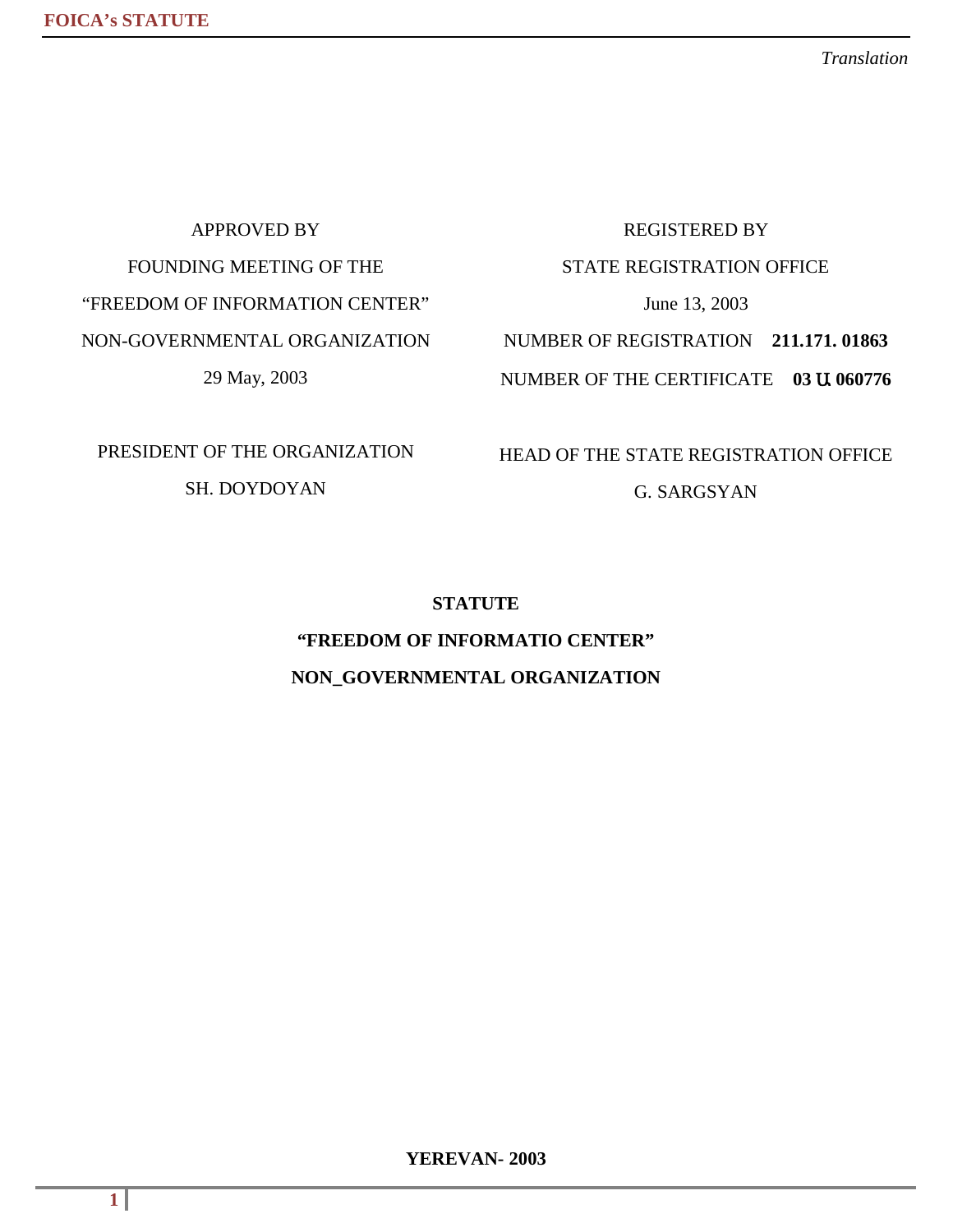### **1. THE STRUCTURE AND MANAGEMENT BODIES OF THE ORGANIZATION**

- 1.1. The supreme body of the organization is the General Meeting of the members, which is called by the Management upon necessity but not less than once a year. Extraordinary General Meeting can be called only upon the request from the President of the Board of the Organization or from at least one third of the members and Revision Commission. The members are informed about each General Meeting and its agenda no later than one month prior to the date of the meeting. The General Meeting is authorized to take decisions, if more than the half of members of the organization is present.
- 1.2. The Board is the managing and executive body of the organization. The Board is elected by the General Meeting, for a one-year period. The Board has five members. The Board's sessions are called by the President of the Organization as needed but not less than once a month. The Board is taking its decisions based on the simple majority votes of the Board members. The Board session is law competent if more than the half of the Board members participates in the session.
- 1.3. The Board:
	- 1. specifies the Organization's staff list,
	- 2. manages the entire activity of the Organization during the period between the sessions of the General Meeting as well as oversees the execution of the bylaws,
	- 3. establishes separate subdivisions, branches, and representations of the Organization and approves their bylaws,
	- 4. resolves issues related to election or dismissal of members of Organization,
	- 5. handles the financial and other means of the Organization that belong to it with the ownership right,
	- 6. makes decisions to purchase and handle property for the Organization including alienation and writing off, according to the types and sizes of the property,
	- 7. makes decisions on providing material and other support to members of the Organization,
	- 8. on behalf of the Organization, discusses and selects the most preferable versions of problem solving and follows up direct implementation of those decisions,
	- 9. states the size and payment order for membership fees,
	- 10. hears and approves the reports by the heads of the Organization's subdivisions on their activities,
	- 11. coordinates the Organization's activities with interested organizations,
	- 12. solves other issues of its competency.
- 5.5 The President of the Organization is elected by the General Meeting, for a one-year period, with the right to be reelected. The President of the Organization has all rights provided by these bylaws.
- 5.6 President of the Organization
	- 1. carries out current management of the Organization during the periods between the Board meetings,
	- 2. supervises the Board's activities and presides its sessions,
	- 3. represents the Organization in all kinds of relationships,
	- 4. provides implementation of General Meeting and the Board decisions,
	- 5. hires and dismisses staff members,
	- 6. handles the funds and other property of the Organization, signs contracts and transactions, carries out versatile activities that are later approved by the Board,
	- 7. writes up the annual financial report and the next year's draft budget together with the Chief Accountant and submits to the General Meeting,
	- 8. opens accounts in banks,
	- 9. coordinates the Organization's activities with other interested organizations,
	- 10. handles other issues provided by decisions of the General Meeting and the Board.
- 5.7 The Reviser/Internal Auditor is elected by the General meeting for a one-year period and reports only to the General Meeting.